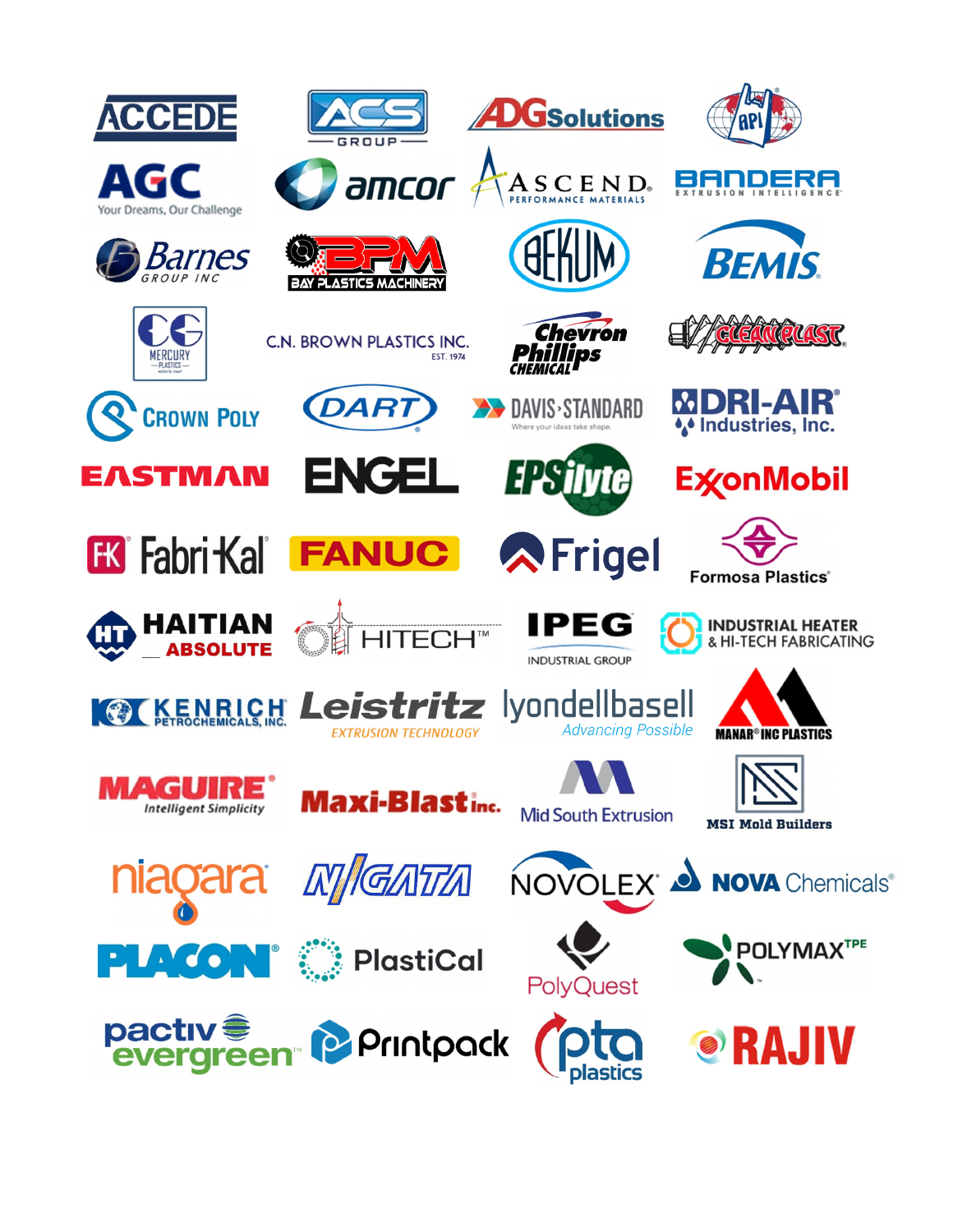









**SealedAir®**  $SE$ )



**SHELL POLYMERS** MAKING THE EXPERIENCE MATTER

















October 4, 2021

The Honorable Chuck Schumer The Honorable Nancy Pelosi Majority Leader **Majority Leader 2008** U.S. Senate U.S. House of Representatives Washington, DC 20510 Washington, DC 20515

Minority Leader **Minority Leader Ninority Leader** U.S. Senate **CELC CONTENTS** U.S. House of Representatives Washington, DC 20510 Washington, DC 20515

The Honorable Mitch McConnell The Honorable Kevin McCarthy

Dear Majority Leader Schumer, Minority Leader McConnell, Speaker Pelosi and Minority Leader McCarthy,

We write to you as companies in the value chain of the American plastics industry to express our concerns with the proposed 20 cent per pound tax on virgin plastic resin. We manufacture the products, materials, and machines that would be impacted by this new massive tax and it will be devastating to our industry and our workers.

As manufacturers deemed essential from the start of the pandemic, we have continued to operate and supply America and the world with important products needed in daily life. This past year and a half have been a challenge, but we are proud to say we have risen to the occasion. To now see a potential 20 cent per pound tax on resin being proposed and potentially passed without even a debate is disheartening.